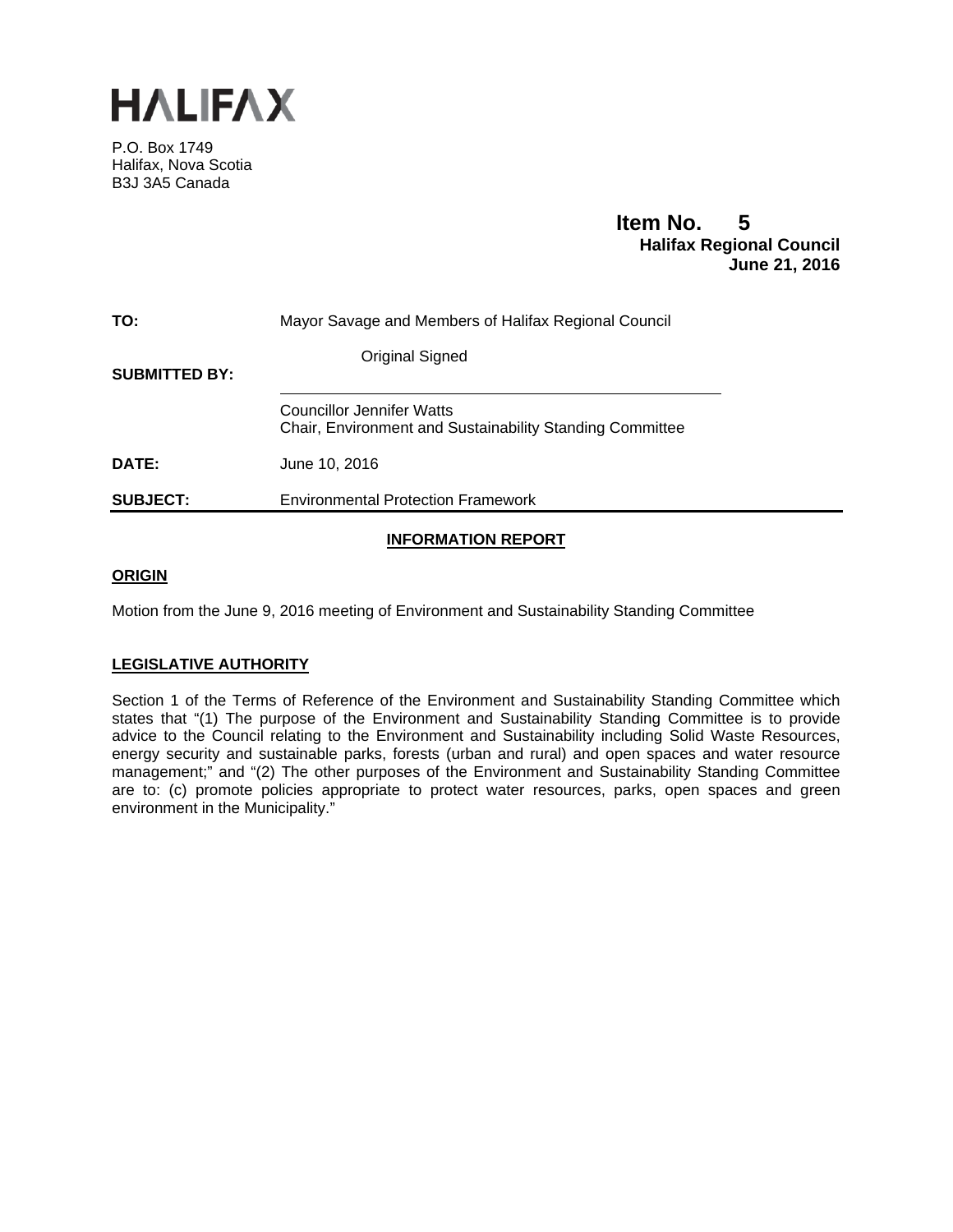#### **BACKGROUND/DISCUSSION**

The Environment and Sustainability Standing Committee received a staff report in regard to an update on the development of the Environmental Protection Framework at its June 9, 2016 meeting. The Committee passed a motion to forward the report to Regional Council for information.

#### **FINANCIAL IMPLICATIONS**

There are no financial implications to this report.

#### **COMMUNITY ENGAGEMENT**

The Environment and Sustainability Standing Committee is comprised of six elected officials. Meetings are held in public unless otherwise indicated and the agenda and materials are posted to the HRM website.

## **ATTACHMENTS**

Attachment 1: Staff report dated May 6, 2016.

A copy of this report can be obtained online at http://www.halifax.ca/council/agendasc/cagenda.php then choose the appropriate meeting date, or by contacting the Office of the Municipal Clerk at 902.490.4210, or Fax 902.490.4208.

Report Prepared by: Phoebe Rai, Legislative Assistant, 902-490-6732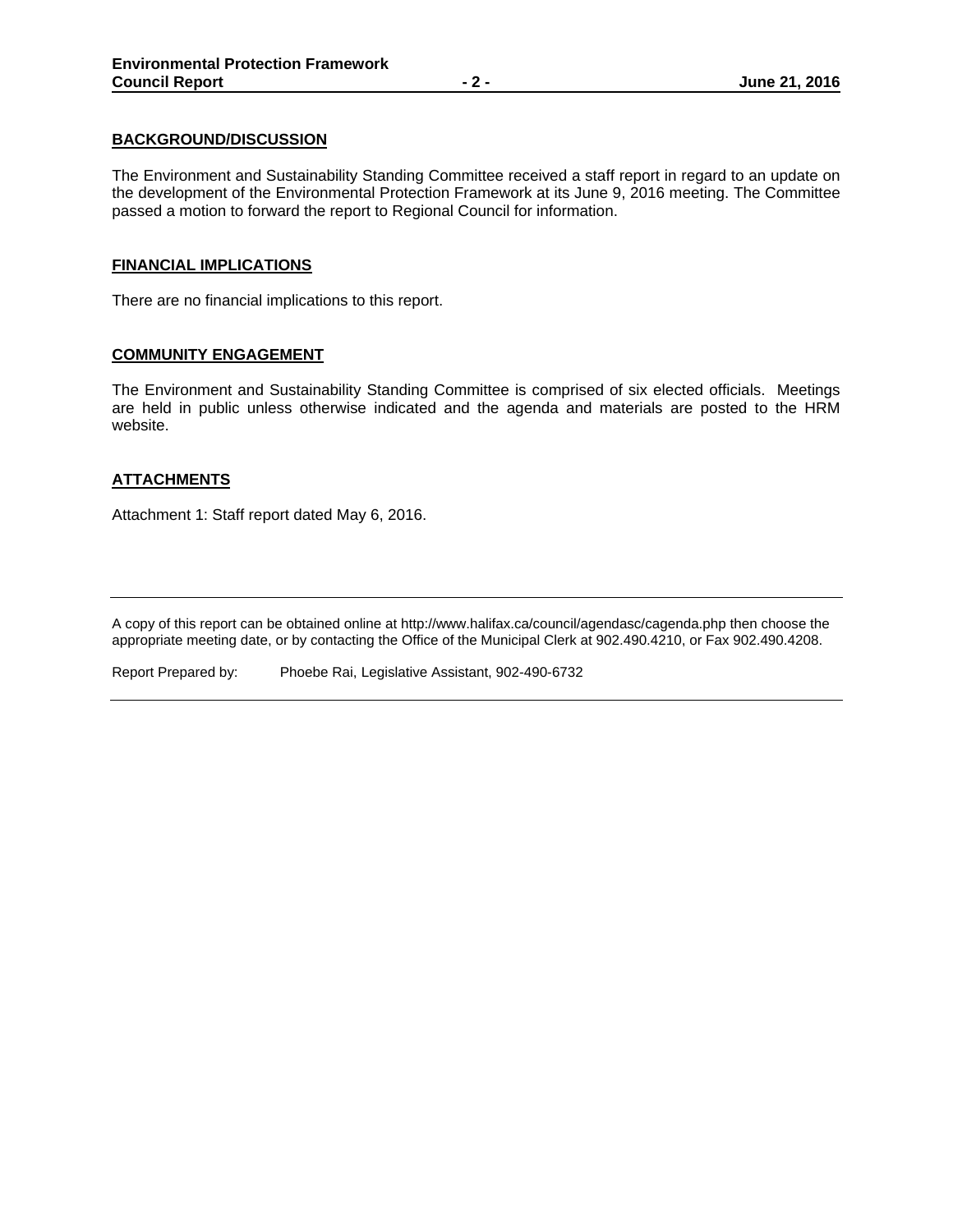

P.O. Box 1749 Halifax, Nova Scotia B3J 3A5 Canada

# **Attachment 1 Environment & Sustainability Standing Committee June 9, 2016**

| <b>SUBJECT:</b>      | <b>Environmental Protection Framework</b>                                |
|----------------------|--------------------------------------------------------------------------|
| <b>DATE:</b>         | May 6, 2016                                                              |
| <b>SUBMITTED BY:</b> | Bob Bjerke, Chief Planner and Director, Planning and Development         |
|                      | <b>Original Signed</b>                                                   |
| TO:                  | Chair and Members of the Environment & Sustainability Standing Committee |

## **INFORMATION REPORT**

#### **ORIGIN**

This report was requested by the Environment & Sustainability Standing Committee during their session on June 11, 2015. The following motion was passed: That the Environment and Sustainability Standing Committee request a staff report on the approach to implementing management's Environmental Protection Framework.

## **LEGISLATIVE AUTHORITY**

HRM Charter, subsection 2 (c) (iii):

Purpose of Act

- 2 The purpose of this Act is to:
	- (c) recognize that the functions of the municipality are to (ii) develop and maintain safe and viable communities.

HRM Charter subsection 34(1):

Council and Chief Administrative Officer relationship

34 (1) The Chief Administrative Officer is the head of the administrative branch of the government of the Municipality and is responsible to the Council for the proper administration of the affairs of the Municipality in accordance with the by-laws of the Municipality and the policies adopted by the Council.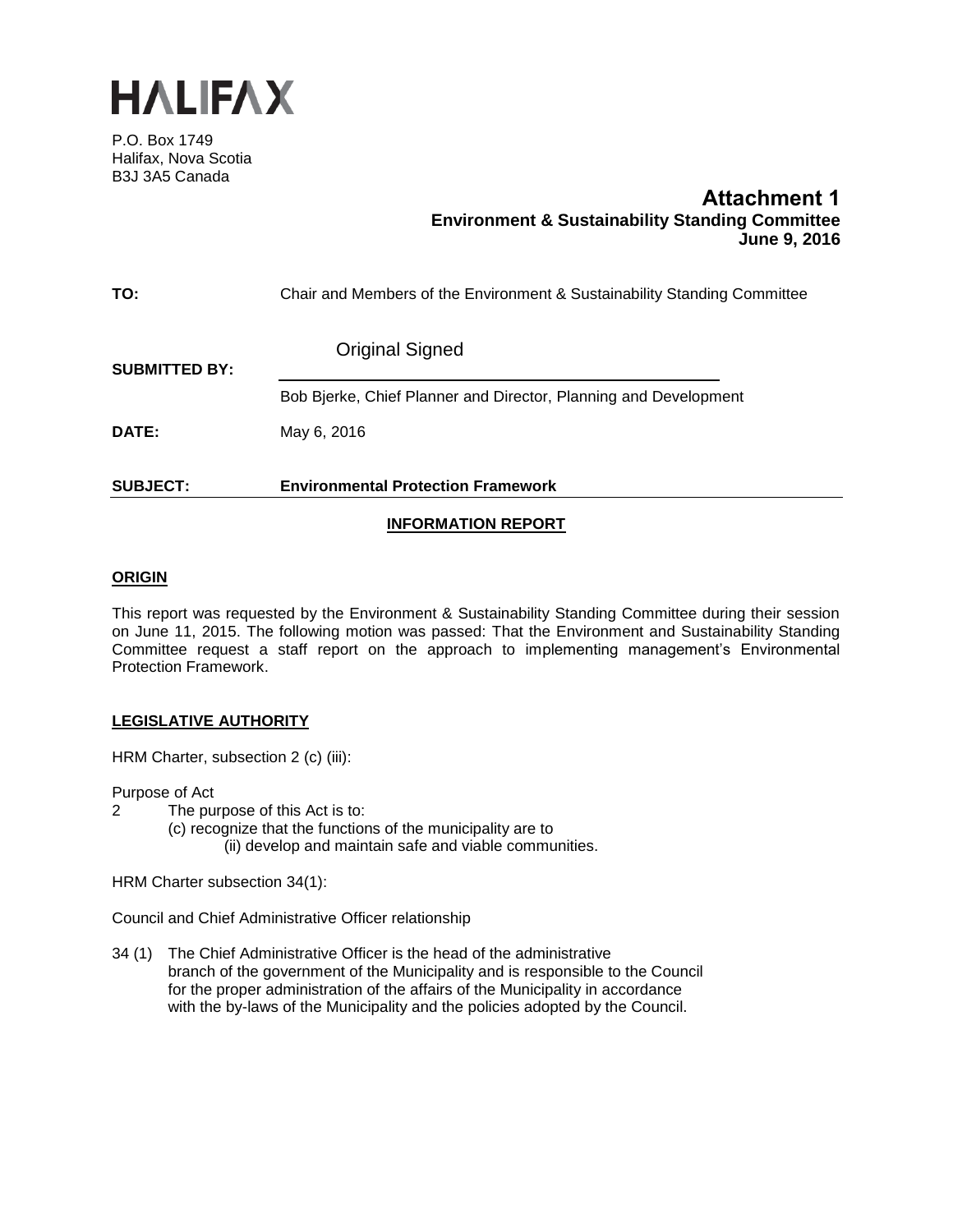#### **BACKGROUND**

At the April 5, 2016 meeting of Regional Council, Council was advised that future consultation and reporting on HRM's Risk Program will be through the Audit & Finance Standing Committee (AFSC), as per the AFSC's terms of reference. The April 5, 2016 staff report to Council dealt with adding a risk section to Council reports as contemplated in the risk strategy as well ongoing oversight of the risk program development by the Audit and Finance Standing Committee. A presentation and report on Risk Management Governance was provided to AFSC May 11, 2016, detailing progress to date. The Environmental Protection Framework will be aligned with the corporate Risk Program.

#### **DISCUSSION**

Environmental protection is part of a wide range of municipal activities spanning the entire organization, it is closely associated with Health and Safety, relates to all four Council Priorities, and is primarily risk based. Staff proposes to develop the environmental protection framework within the broader corporate initiative on risk management. The environmental protection framework will assist staff in considering environmental risk not only in their day to day operations, but also when considering risk in committee and Council reports. This framework can be incorporated into the larger municipal risk management program.

Beginning in 2013/14, staff commenced an evaluation of risk management in HRM, and the development of a risk management program. As discussed in the May 26, 2015 Managing Risk Staff Report and the February 19, 2016 Supplementary Information Report, and presented to the AFSC May 11, 2016, staff have been developing a risk program for HRM that includes five key elements:

- 1. An inventory of existing risk practices
- 2. A strategic risk assessment for the municipality
- 3. Adding a risk section to Council Reports
- 4. Developing a Risk Strategy
- 5. Staff Training

The inventory of risk practices resulted in the finding that increased consistency in the evaluation of risks is required, as well as improved guidelines for the reporting and escalation of these risks. These findings will be addressed with the adoption of the Risk Strategy, anticipated in fiscal 2016/17. At the April 5, 2016 meeting of Regional Council, Council was informed via an Information Report that a Risk Consideration section will be included in all reports to Committees and Council. This is an essential step in the evolution of HRM's risk program implementation and may:

- Further integrate risk into organizational processes (ISO 31000 4.3.4)
- Formally advise Council of risks associated with the subject in question (transparency)
- Heighten staff attention to risks associated with recommendations (culture)
- Assure the public that HRM is proactively considering risks (credibility)

From a risk management perspective, HRM's environmental protection practices are primarily operational issues that deal with how we impact the environment through day to day operations such as fuel management, construction, roadwork and building maintenance. In addition, HRM implements land use policy and regulation aimed at protecting the environment. Under a fully mature risk management program, should any of those activities be deemed insufficient to adequately protect the environment, the resulting risks may be escalated to the strategic/corporate level for heightened attention.

In addition to operational activities that present risk to the environment, HRM considers how the environment may impact operations and long term sustainability for the community. These types of risks are generally strategic in nature and stem from considerations such as changing weather patterns and rising sea levels.